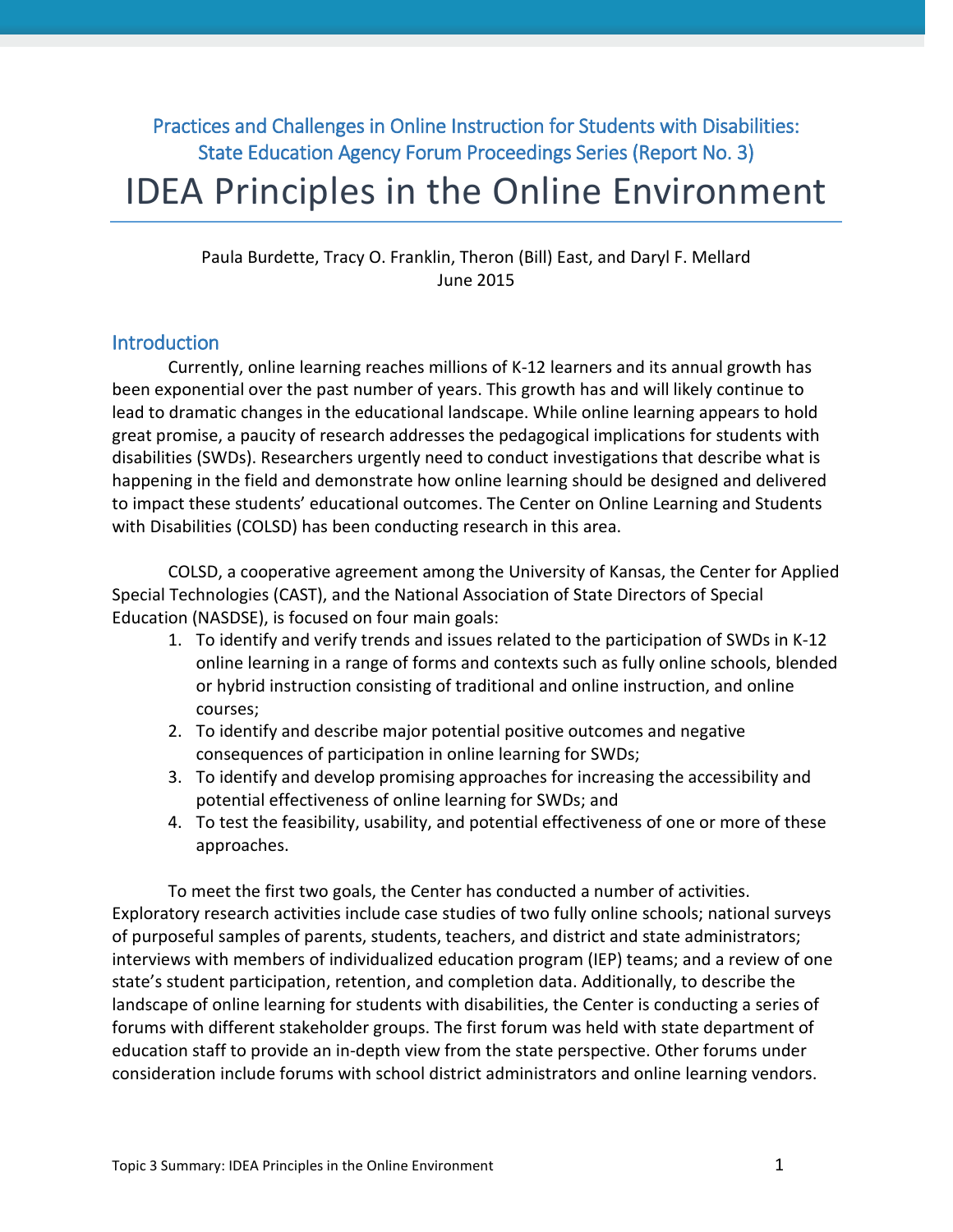### Participants and forum topics

In the summer of 2014, COLSD staff began planning for the series of forums to shed light on the state of online learning and SWDs from the practitioners' perspective. The first forum was held with state department of education staff in a face-to-face gathering November 17<sup>th</sup> and 18th, 2014. Participants were staff members from six state departments of education and one local district administrator. A list of participants is included as an appendix to this report. The states represented at this forum were Arizona, Florida, Georgia, Massachusetts, Ohio, and Virginia. These states were selected based on three factors: (1) Each state has a relatively detailed state policy on online learning. (2) Each state has state-level activity in special education and online learning. (3) Each state is geographically diverse. While staff from other states had asked to attend the forum, the forum process and resource constraints required that a limited number of individuals participate in order to gather in-depth information. Although the experiences and information from the participating states do not represent the nation as a whole, they do provide an informed sample. Other than Massachusetts and Florida, each state's director of special education attended. Massachusetts and Florida's representatives were educational specialists with knowledge in both special education and virtual education.

COLSD staff reviewed previous literature reviews and other research activities (e.g., case studies, surveys, and interviews) to determine the topics for this first forum. Staff gave suggestions for collapsing some topics and extrapolating concepts from others. The final eight topics covered at the forum included the following:

- Enrollment, persistence, progress, and achievement;
- Parents' preparation and involvement in their child's online experience, including promising practices to support parents' roles;
- IDEA principles in the online environment (e.g., FAPE, least restrictive environment, parental notification, due process protections);
- Access to student data, including privacy concerns, sharing, integration, and instructional usage among the parties involved in online instruction (e.g., instructional setting, instructor, administrator, provider, and vendor);
- Teacher preparation -- both preservice and inservice -- for the online learning environment;
- Integration of optimal evidence-based instructional practices; availability of skill/strategy instruction in online environments;
- Utilization of the online environment's unique properties and affordances (i.e., those features that would not be possible or practical in the offline environment) in the areas of collaboration, personalization of instruction, and multiple means of demonstrating skill mastery; and
- Differential access to online learning across the state (e.g., computer or tablet access, connection speed, district restrictions to material access and assistive technologies). Participants received a packet of materials prior to the meeting, including the agenda

(see Appendix B), a list of the topics and questions to be considered, a draft of a Center publication entitled, "The Landscape of Online Learning," and the publication "Using Technology to Support At-Risk Students' Learning" by Darling-Hammond, Zielezinski, and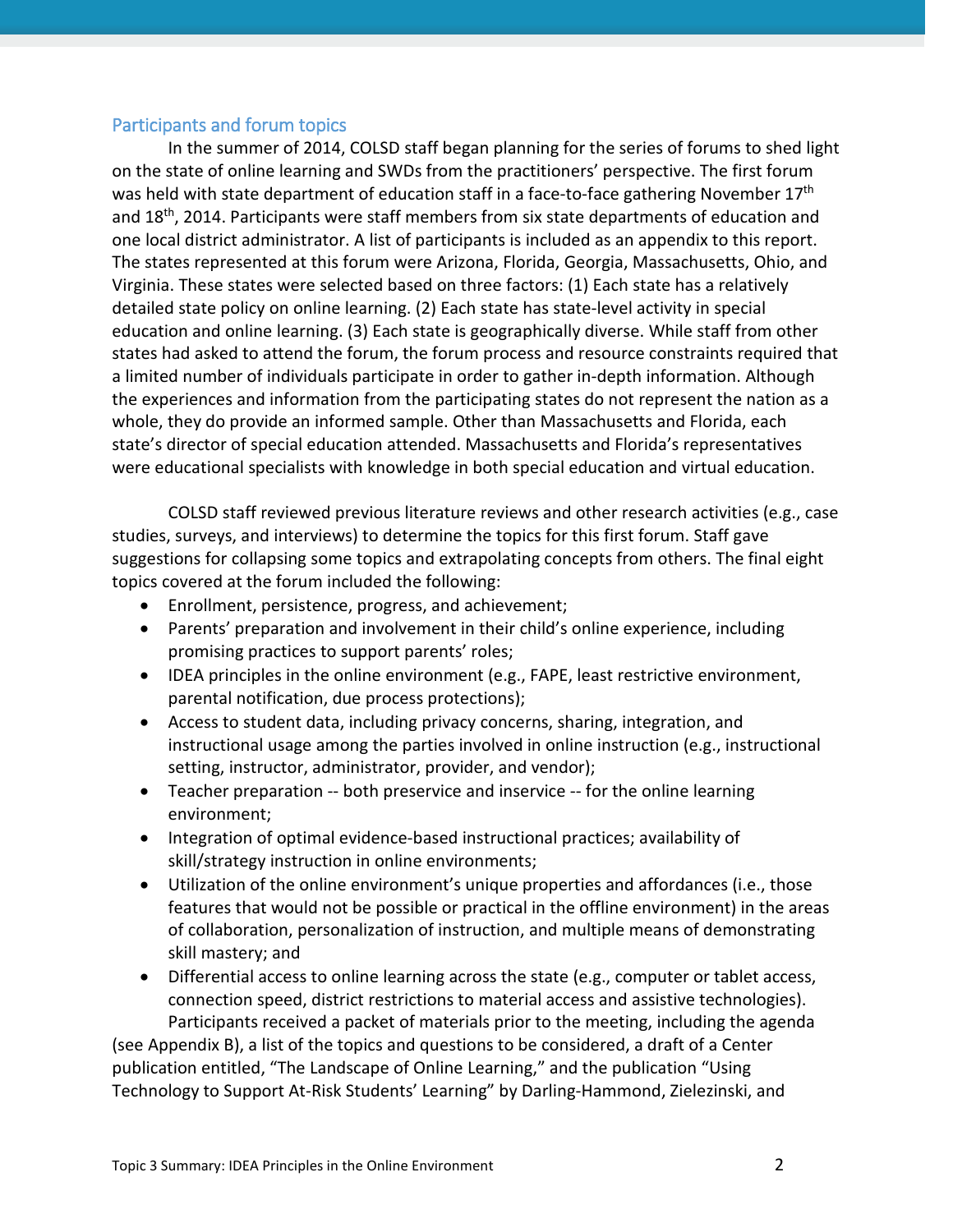#### Goldman. This latter publication can be found

at [https://edpolicy.stanford.edu/sites/default/files/scope-pub-using-technology-report.pdf.](https://edpolicy.stanford.edu/sites/default/files/scope-pub-using-technology-report.pdf) The forum began with introductions and a comprehensive discussion of the importance of online learning and students with disabilities from each state staff member's perspective. Next, each state representative responded to a set of questions about the selected eight topics. In a round-robin fashion each participant had an opportunity to describe his/her state's need, status, importance, and other perspectives pertaining to the topic.

For each of the eight topics, participants responded to six questions:

- How is the topic addressed in your state?
- How important is this topic?
- What direction is your state moving on this topic?
- What are the top challenges around this topic in your state?
- What is going well regarding this topic?
- What research question could have significant impact on this area?

As a closing exercise, participants described their top leadership challenges in regard to online learning for students with disabilities.

# IDEA Principles in the Online Environment

This third document in a series of manuscripts summarizes the challenges, successes and ideas pertaining to the implementation of Individuals with Disabilities Education Act (IDEA) principles (e.g., individual education plan [IEP], free appropriate education [FAPE] and least restrictive environment [LRE]) in the online environment. Research on implementation of IDEA in the online environment is very limited. In the Center's initial activities, findings suggested several potential areas of concern including the existence of some online programs that are actively discouraging students with disabilities from enrolling and LEAs using online programs as an alternative setting to traditional schools for some of the most difficult to serve students with disabilities. In addition, Smith & Burdette (2014) reported that in order for some students with disabilities to participate, some online programs are requiring students' parents to remove their children from special education services. Forum participants addressed aspects of these concerns in the following discussions about IDEA implementation in the online environment.

# How is this topic addressed in your organization?

Current policy and practices reflect some diversity as well as common themes regarding SEA implementation of IDEA in online environments. Most participants thought that they had more questions than answers in regards to addressing IDEA compliance in virtual schools. These questions included whether or not special education teachers have been able to successfully adapt IEPs to the online environment and whether or not online programs are meeting the needs of students with disabilities to the same degree as traditional schools. As is common across and within districts, LEA staffs are using different measures to assess outcomes in online learning environments. As a consequence, they are having difficulty answering these questions.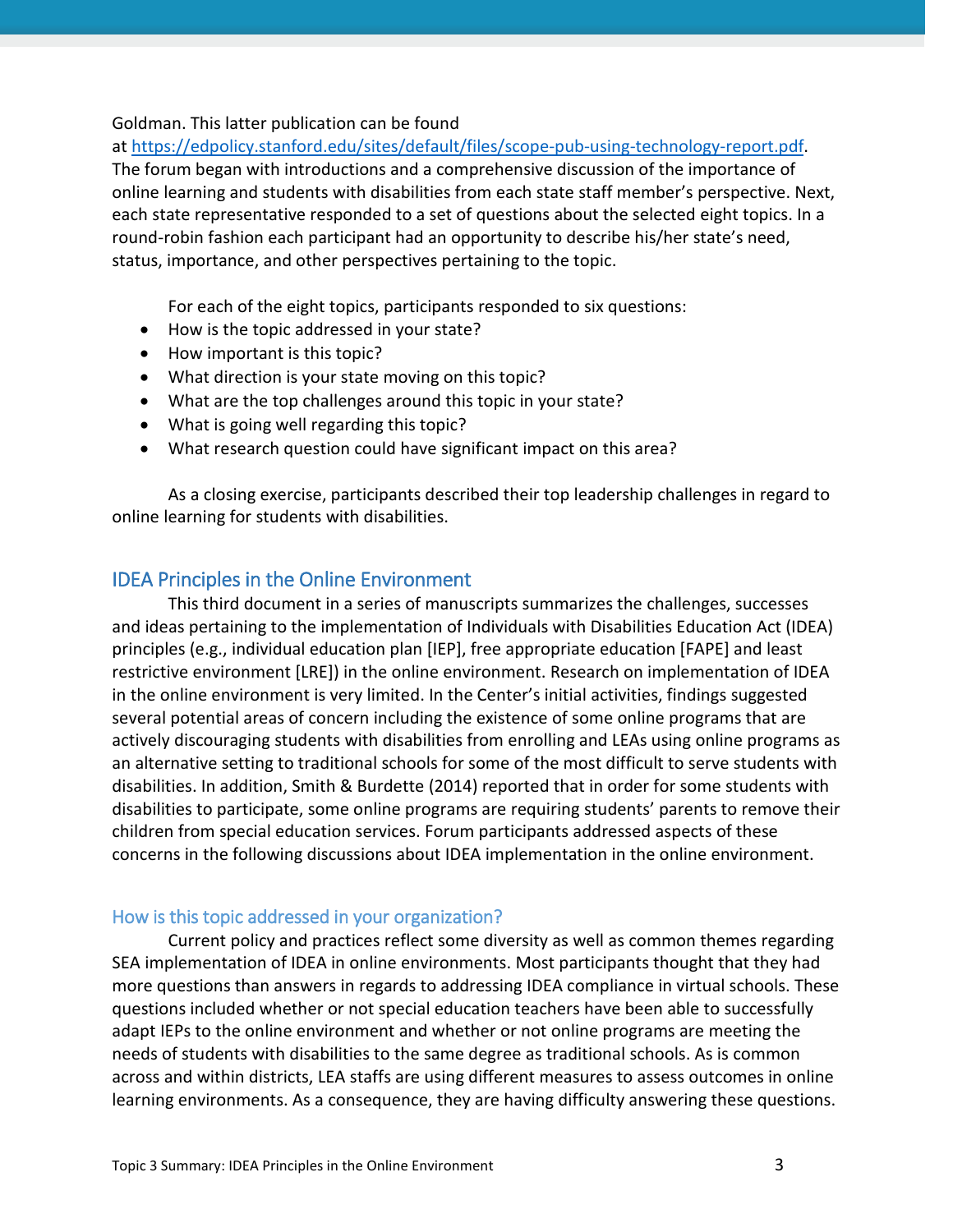One state's representative indicated concern about their authority to monitor online programs for FAPE, LRE, parental notification, and due process compliance, since virtual schools are both an LEA and a school and the SEA never monitors a singular school (VA). In another state the SEA is currently responding to questions from LEAs about compliance with IDEA by taking a very literal interpretation of the law: "this is what the regulations are, this is the standard that's set, and here's Ohio's implementing standards." However currently both LEAs and states are unsure how to address continuum of placement, FAPE, and LRE concepts in the online environment (OH). For example the concepts of LRE and continuum of placement based on student needs appear to have a very different implementation than in traditional school settings. From the SEA perspective, consensus is lacking about how to conceptualize LRE or continuum of services. The placement practices and LRE construct in traditional schools don't seem to fit with the online environment. For example, when all of the student's education is provided through online delivery at the student's home, placements in alternative environments are not feasible. Likewise, the SEAs do not have a sense that the intensity of the instruction or specially designed instruction varies in light of students' needs. All states seem to be looking for some type of guidance in applying IDEA principles to the online learning environment.

Despite the difficulty of applying IDEA principles to a new setting, participants indicated their LEAs realize the immediate need to monitor LRE compliance, maintain the availability of a continuum of placement, and provide related services. Most states are looking at how to monitor these requirements at the SEA level. Georgia brings their charter schools (3 of which are online) together monthly to discuss challenges in policies and procedures. Meanwhile, Florida's online program, which is considered an LEA, is "designed to be the least restrictive environment." However, Florida's representative finds this situation to be a conundrum because in practice IEP teams appear to be determining online programs always meet LRE regardless of the child's needs. Their online LEA has only been monitored once for special education compliance, although they have one of the nation's oldest online programs. As a next step they are just beginning to review data on how well they are serving students with disabilities.

#### How important is this topic from your perspective?

Participant's responses to this question ranged from "very important" to "the most important" topic for several reasons. One shared reason is that instructional conditions afforded by placements are directly related to students' results, and thus linked to ensuring that students are in the appropriate instructional environments. These outcomes are often associated with the heterogeneity of the students' ability within the instructional setting. In addition, the paradox of online learning environments is that the same environment can be the most inclusive for some learners and the most exclusive for other students – the perspective depends on individual student's characteristics and the desired outcomes. In the words of one participant, "online learning turns LRE upside down." According to one state representative, online learning environments remind educators that special education is not a place, it's an implementation of uniquely designed instruction and materials for individual students.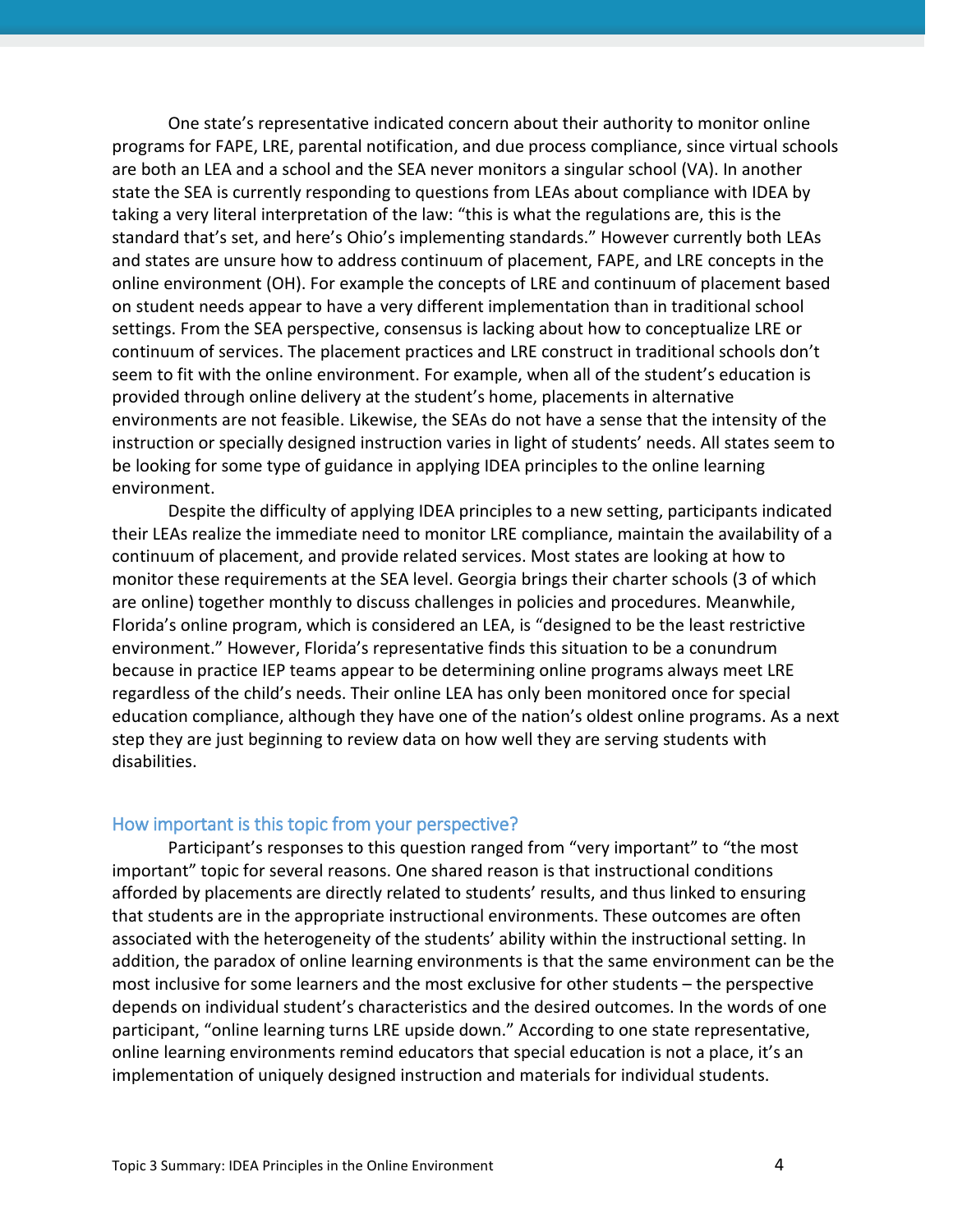Another participant emphasized the need for educators and administrators to start thinking differently about the provision of LRE, rather than a particular physical placement. The same participant also raised the question of whether or not IEP teams or SEA staffs could be challenged with determining if specific related services are part of the provision of LRE under FAPE. This participant described the need for quality indicators for online learning programs (i.e., what are the best processes and outcomes to evaluate in terms of results for students with disabilities) and straightforward methods for implementing them (i.e., how to best instruct in an online environment to meet the needs of students with disabilities).

#### What direction do you see your state going on this topic?

Some state representatives reported that their respective states are moving toward the inclusion of online learning in the general state education improvement process including the improvement of special education (OH & AZ). One state is waiting to see the student outcomes for an online LEA, meaning they are wanting to review the first year of data and then make decisions about what to do next (FL). Massachusetts has plans to align curriculum and assessment in online learning environments with the curriculum and assessment in traditional learning environments across the state. One common goal among the state representatives is making advancements in the ability to provide technical assistance to LEAs through the continuing improvement process and developing action plans. States expect this work will help LEAs see that student accessibility to LRE makes a significant impact on student outcomes.

### What are the top challenges faced and various stakeholder concerns?

Forum participants reported that parents, advocates, and educators are challenging states on the meaning of FAPE and LRE in online environments. They note these principles can have a different interpretation in online learning environments, especially when all of the student's instruction is delivered in an online environment. One participant noted the conundrum that online learning environments seem inherently non-compliant with IDEA principles because students are physically segregated from all of their peers – not being educated with their age-appropriate peers to the maximum extent appropriate. The flip side of this problem is the question of whether or not fully inclusive schools are compliant. Students with disabilities spend all of their time with age-appropriate peers, which may not always be educationally appropriate for all students either.

One participant reported some parents' feelings of frustration with online learning environments for their children with disabilities. Parents have cited a lack of preparation for their expanded responsibilities incurred by enrolling their children in online learning environments and being unaware that the change to online instruction may not necessarily provide their child with LRE. The decision, however, is the parent's decision, and educators feel their hands are tied when the parent often makes this enrollment decision without a clear understanding of the implications. On the other hand, participants reported that some parents convey feeling they have been coerced by school district staff to put their children in a totally online environment. Another challenge expressed was whether IEP teams are making service delivery decisions based on student needs versus available options? This concern is not unique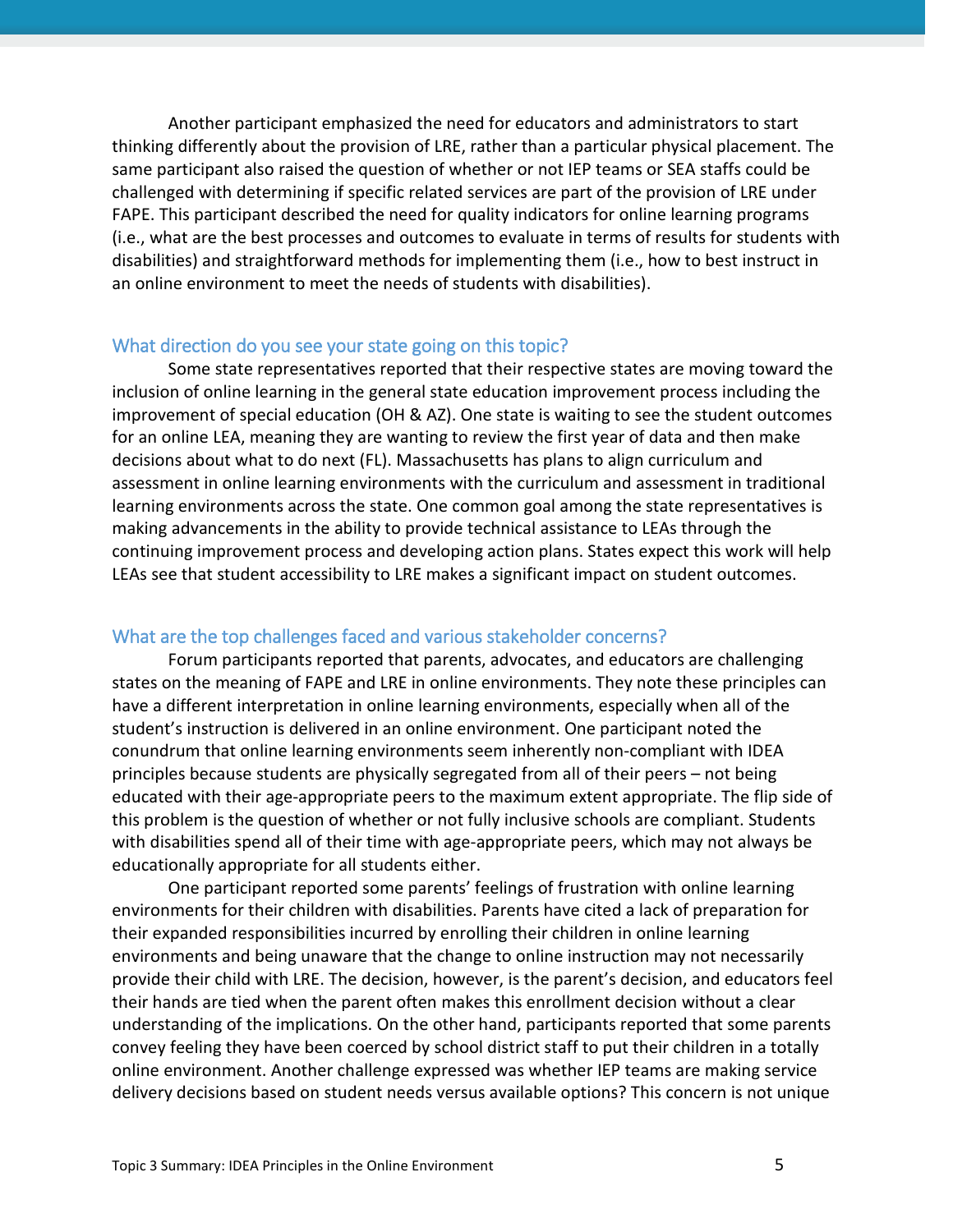to online instruction and has also been expressed for some time in traditional school environments.

A related challenge concerns the implementation of IDEA in online learning. Participants reported they and administrators have encountered difficulty deciding how to proceed with the implementation of online learning environments without any federal guidelines in either general education or special education specific to such environments. SEAs are having difficulty interpreting the intent of IDEA as it would apply to virtual education and are calling for implementation guidelines in both major education laws (ESEA and IDEA) to avoid a situation similar to the implementation of the response to intervention framework. The response to intervention framework included multiple components for all of the students within the general education system (e.g., universal screening, progress monitoring, and multiple levels of intervention), but was funded through special education budgets. Some of the related challenges expressed include: What are SEAs' responsibilities for supervision in the online environment? What is an appropriate ratio of students with disabilities to their typically developing peers in an online environment? What should characterize individualized instruction? What is the appropriate amount of time students will need special education services if they are enrolled in an online learning environment? These questions reflect stakeholders, districts, and state agencies' concerns, but asking for federal guidance on these questions is precarious because the response could be too rigid – which would decrease one of the most beneficial tenets of the online environment: its flexibility.

#### What research questions could have a significant impact?

As with many other forum topics, many of the research questions stem from the idea of identifying a set of best practices. These questions included what makes certain environments appropriate for some students but not other students? How does a student's specific disability influence such decisions? How does an administrator observe and evaluate teachers in online settings? What does effective special education look like in fully online and blended learning environments? How do teachers in an online learning environment implement IEPs, and what are specific issues to consider in that transition? What would represent the elements or options in a continuum of placements within an online environment? What are the minimum standards for online learning environments in regards to specially designed instruction, LRE, and providing a continuum of service, and do they match those required of traditional learning environments? The answers to all of these questions require experience, data, and collaboration among the involved entities. All forum participants indicated their states are working toward addressing those questions.

#### **Implications**

One of the most important sentiments expressed in the forum was the need for special education to continue being part of the online learning conversation across states. The online instructional setting is remarkably different than the brick and mortar classroom setting and those differences have significant implications. Participants indicated the need for flexible enough guidelines to work in the wide variety of current and future online learning settings. As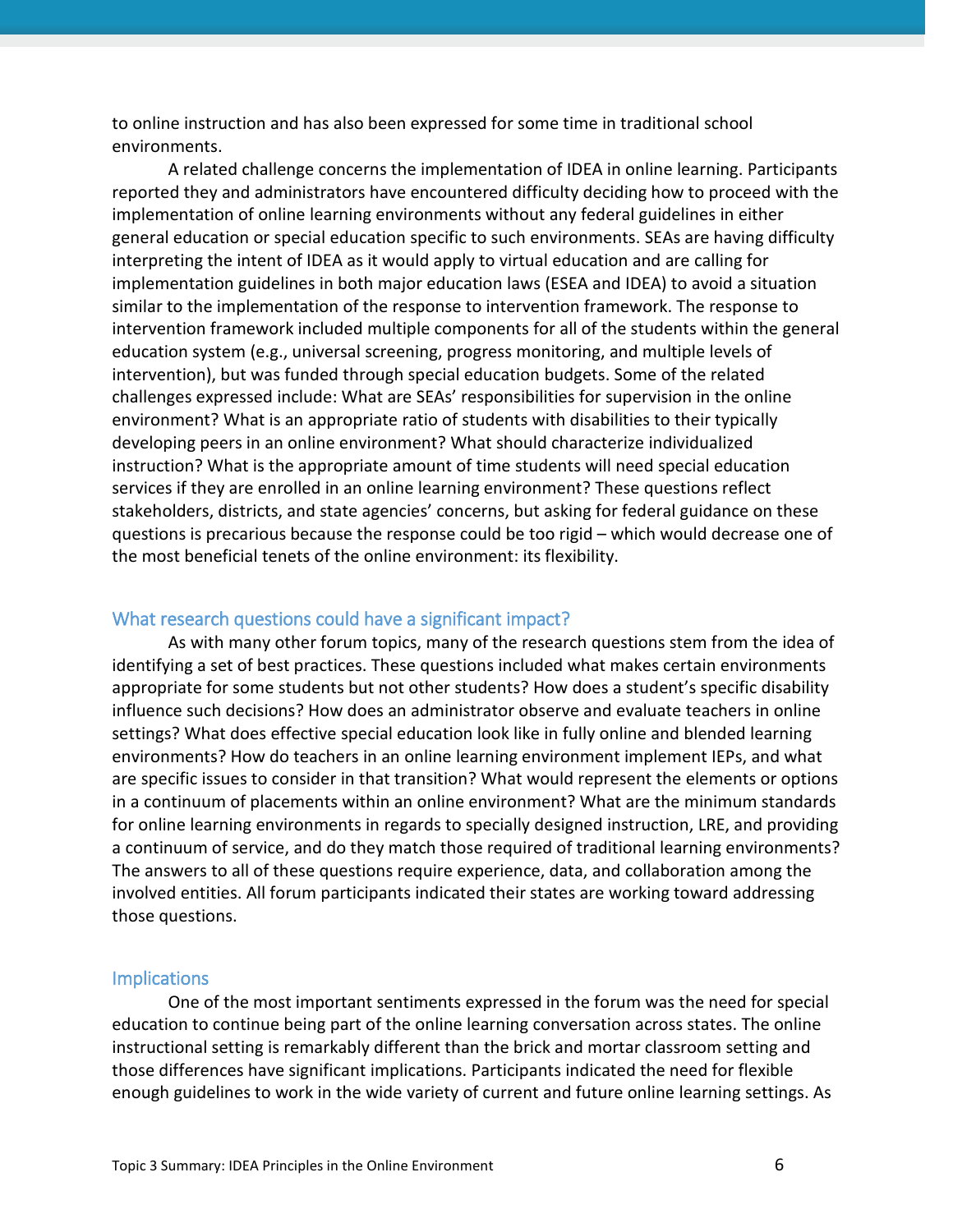those guidelines are developed, they need to be considered in the context that the traditional education setting for which they were developed is remarkably different for learners who access their educational and related services through online formats. For example, as the discussants indicated LRE, FAPE, and IEPs are three important elements of instruction for students with disabilities but they are conceptualized and operationalized much differently in online settings.

Participants also called for research to guide educators and administrators in implementing best practices in their settings, setting the stage for the possibility that many settings can be LRE for many more students. Finally, forum participants echoed the need for a variety of data in order to describe the students being served and conditions which support students' success in online environments and to support IEP teams in making good student placement and service decisions.

From the discussions, several questions emerged:

- 1. What are the differences in IDEA principle implementation when evaluating compliance in online learning environments?
- 2. How can IEPs, written to include research-based practices aligned to the students' specific needs, be transferred and successfully implemented in an online learning environment with little research on successful accommodation and modification for students with disabilities?
- 3. What are best practices for gathering data about compliance in online learning environments? What measures should be used and variables analyzed?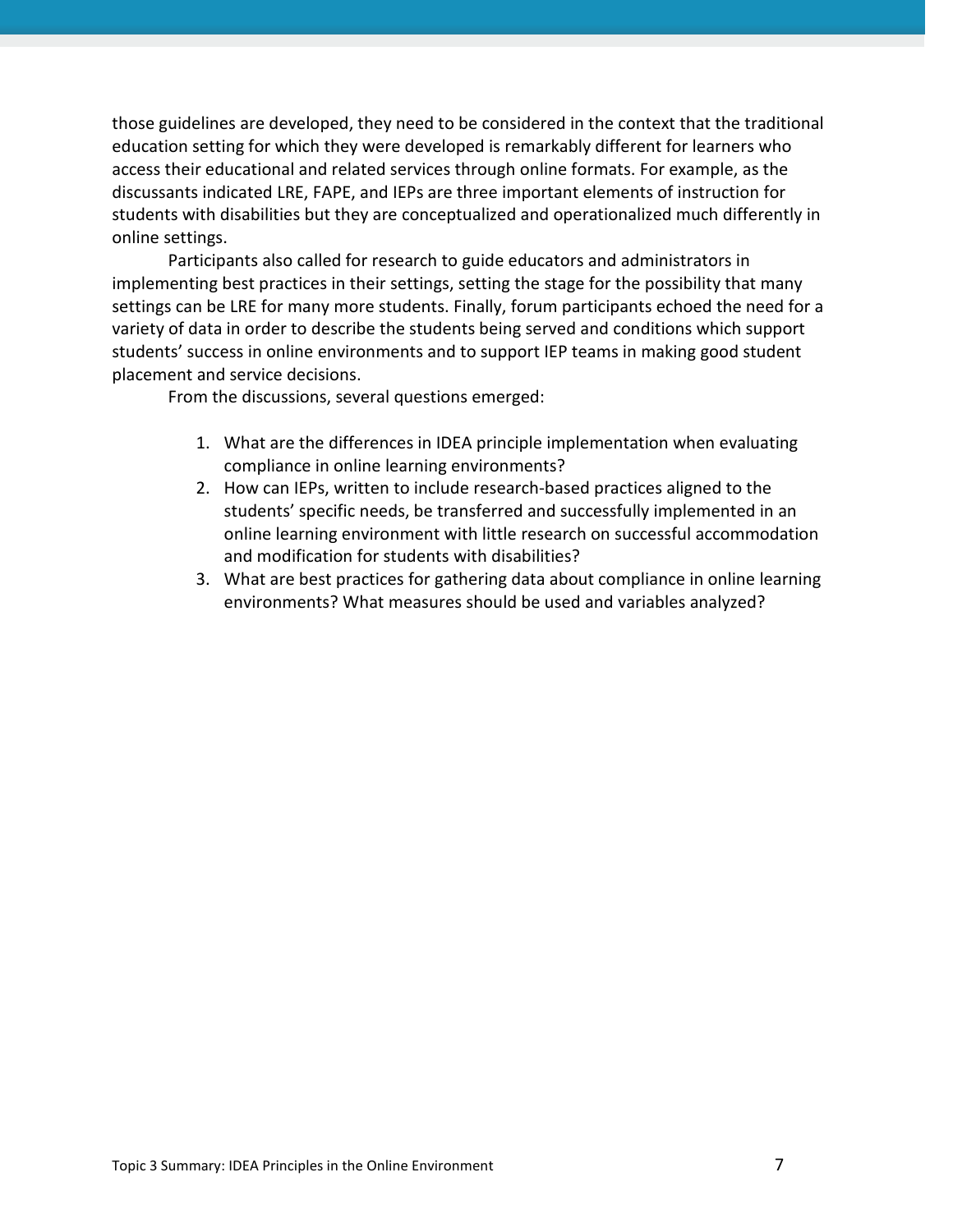The contents of this manuscript series, "Practices and Challenges in Online Instruction for Students with Disabilities: Forum Proceedings Series" were developed under a grant from the US Department of Education, Office of Special Education Programs (OSEP) Cooperative Agreement #H327U110011 with the University of Kansas, and member organizations the Center for Applied Special Technology (CAST), and the National Association of State Directors of Special Education (NASDSE). However, the contents of this paper do not necessarily represent the policy of the US Department of Education, and you should not assume endorsement by the Federal Government.

This report is in the public domain. Readers are free to distribute copies of this paper and the recommended citation is:

Burdette, P., Franklin, T. O., East, T., & Mellard, D.F. (2015). *IDEA Principles in the Online Environment: State Education Agency Forum Proceedings Series*. (Report No. 3). Lawrence, KS: Center on Online Instruction and Students with Disabilities, University of Kansas.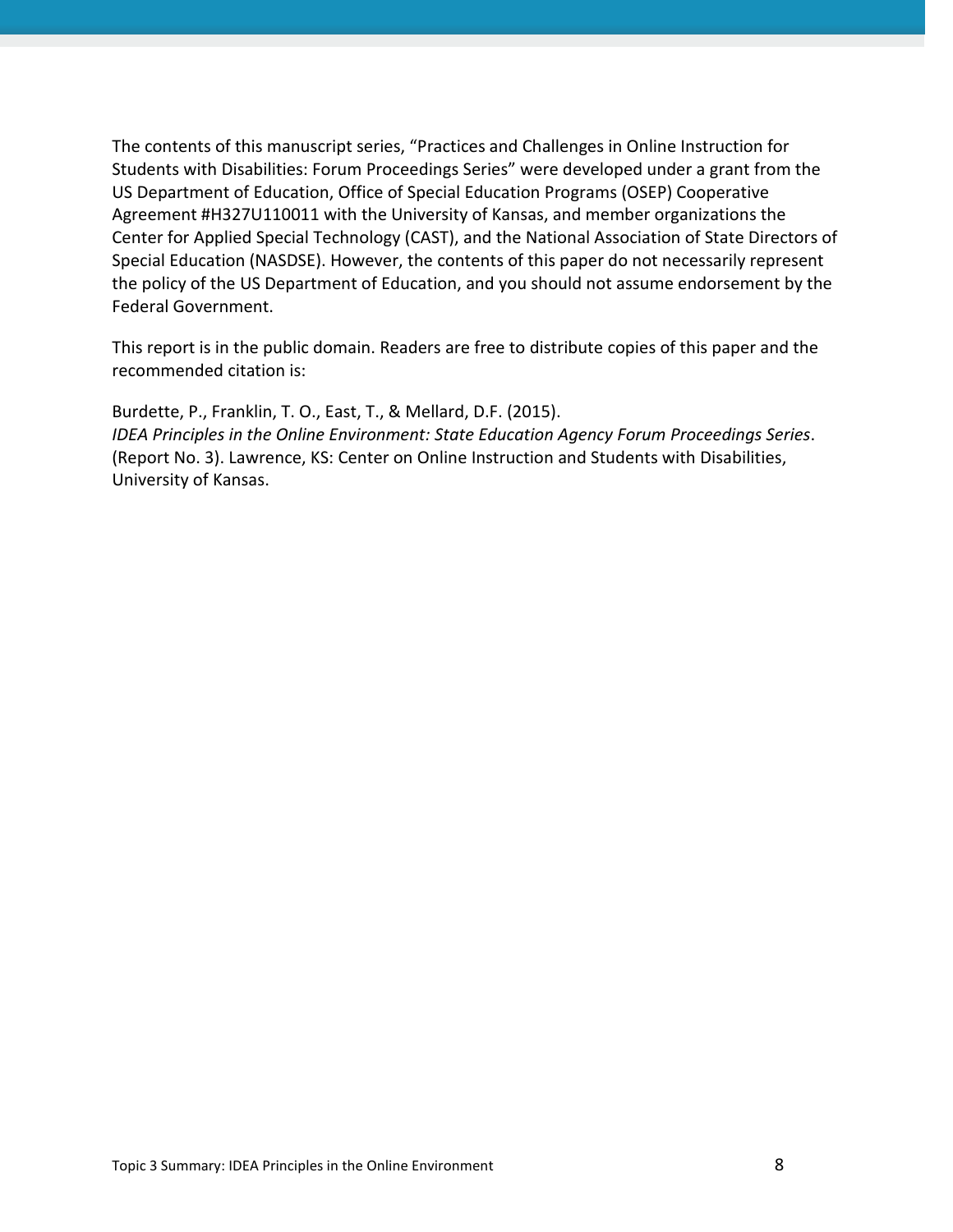# Reference

Smith, S. J. & Burdette, P. J. (2014). *Parent engagement in K-12 instruction: Altering the landscape?* Manuscript submitted for publication.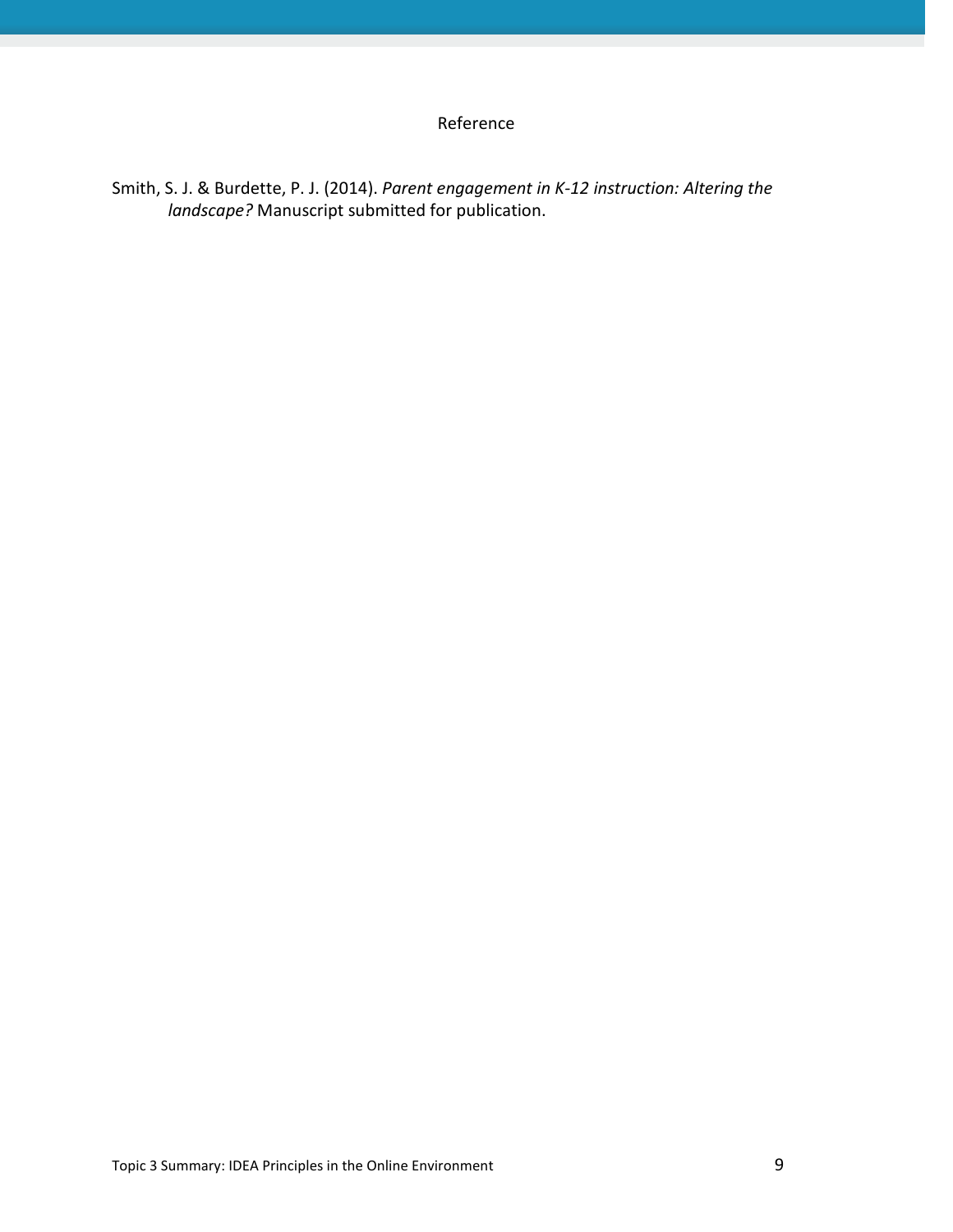Appendix A

Forum Participants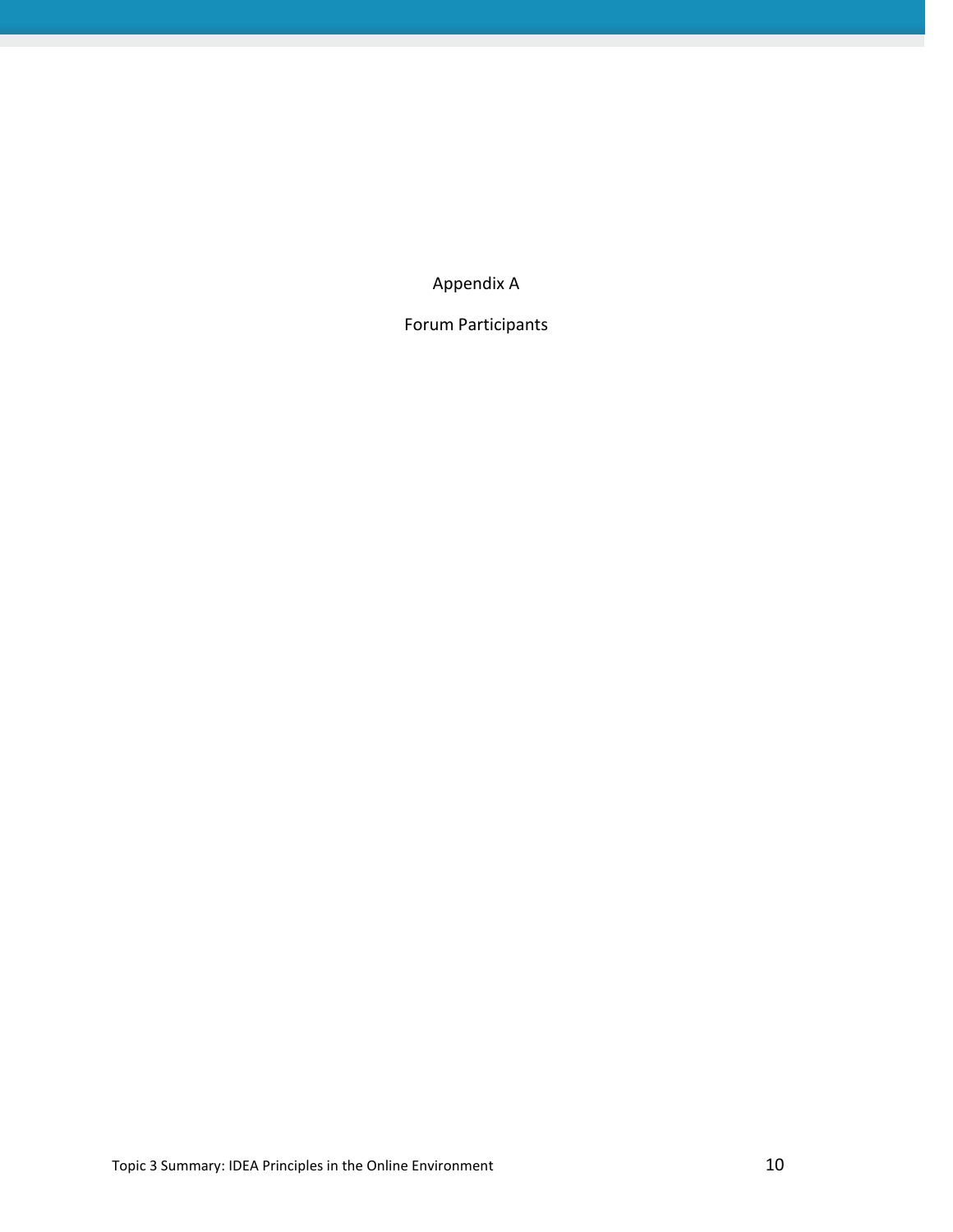OSEP AND COLSD FORUM *Practices and Challenges in On-line Instruction for Students with Disabilities*

#### **Paula Burdette, Site Director**

National Association of State Directors of Special Education, Inc.

### **Angela Denning, Deputy Associate Superintendent** Exceptional Student Services Arizona Department of Education

**Don Deshler, COLSD Principal Investigator and Professor** Center for Research on Learning University of Kansas

**Theron (Bill) East, Jr., COLSD Principal Investigator and Executive Director** National Association of State Directors of Special Education, Inc.

#### **John Eisenberg, Assistant Superintendent**

Office of Special Education and Student Service Virginia Department of Education

### **Susan Fischer**, **Educational Specialist**  Special Education Planning & Policy Development

Massachusetts Department of Education

# **Sarah Gamble, Director**

Exceptional Student Services Primavera Online Schools Chandler, AZ

### **Deborah Gay, Director**

Office of Standards, Instruction, and Assessment Division of Special Education Services Georgia Department of Education

#### **Leanne Grillot, Program Specialist**

Curriculum/Instructional Support Services Florida Department of Education

# **Daryl Mellard, COLSD Project Director** Center for Research on Learning University of Kansas

**Celia Rosenquist, Project Director** National Initiatives Team Office of Special Education Programs

U.S. Department of Education

**Sue Zake, Director** Office of Exceptional Children Ohio Department of Education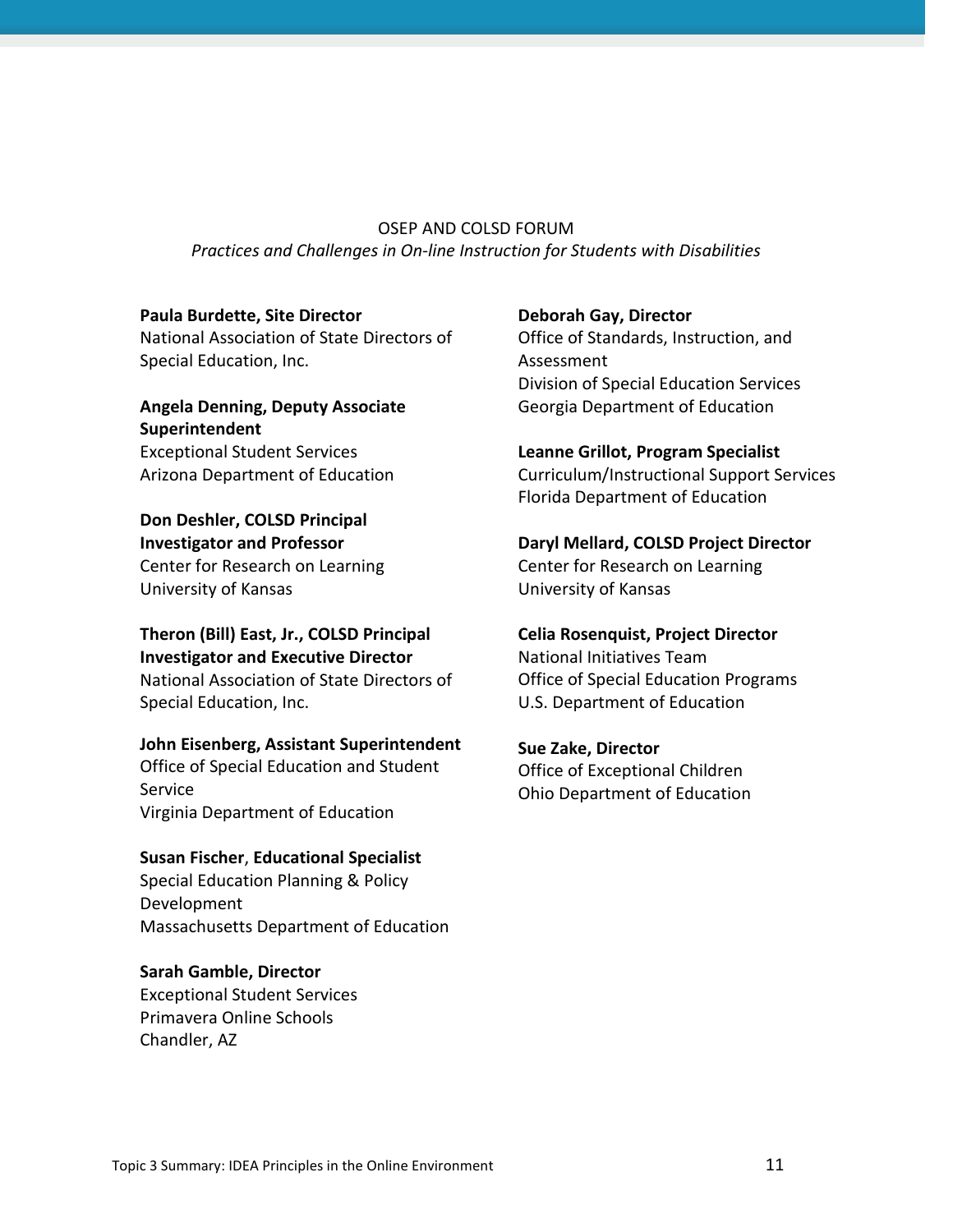Appendix B

Forum Agenda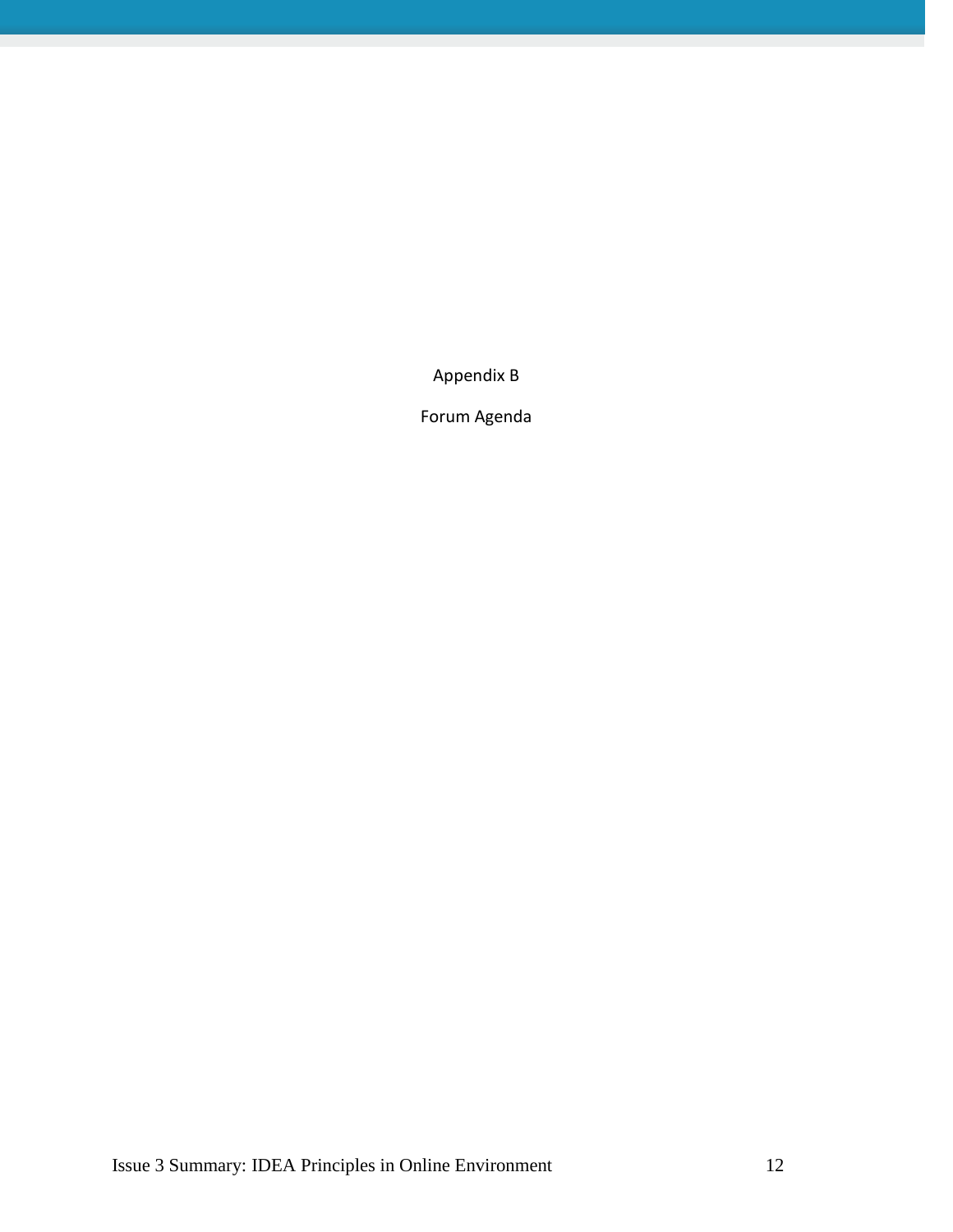# OSEP and COLSD Forum **Practices and Challenges in On-line Instruction for Students with Disabilities**

# **NOVEMBER 18-19, 2014 AGENDA**

# **Tuesday, November 18, 2014**

| $8:30 - 8:45$   | Welcome           | <b>OSEP staff and Bill East</b>                                                                                                                                                                       |
|-----------------|-------------------|-------------------------------------------------------------------------------------------------------------------------------------------------------------------------------------------------------|
| $8:45 - 9:10$   |                   | Introductions: Your SEA experiences with online instruction<br>(Questions suggested in the second cover letter)                                                                                       |
| $9:10 - 9:15$   | Overview          | Explanation of how we hope this discussion<br>proceeds                                                                                                                                                |
| $9:15 - 10:30$  | <b>Discussion</b> | Topic #1: Enrollment, persistence, progress and<br>achievement; Disaggregated by disability<br>category                                                                                               |
| $10:30 - 10:45$ | <b>Break</b>      | Check in with the office; Refresh your brain                                                                                                                                                          |
| $10:45 - 11:45$ | <b>Discussion</b> | Topic #2: Parent preparation and involvement in<br>their child's online experience; Promising<br>practices to support parents' roles                                                                  |
| $12:00 - 1:00$  | Lunch             | Task: Evaluation and planning (Handout)                                                                                                                                                               |
| $1:00 - 2:15$   | <b>Discussion</b> | Topic #3: IDEA principles in the online<br>environment (e.g., FAPE, least restrictive<br>environment, parental notification, due process<br>protections)                                              |
| $2:15 - 2:30$   | <b>Break</b>      |                                                                                                                                                                                                       |
| $2:30 - 3:30$   | <b>Discussion</b> | Topic #4: Effective and efficient student<br>response data access, sharing, integration, and<br>instructional usage among the parties involved<br>in online instruction (e.g., instructional setting, |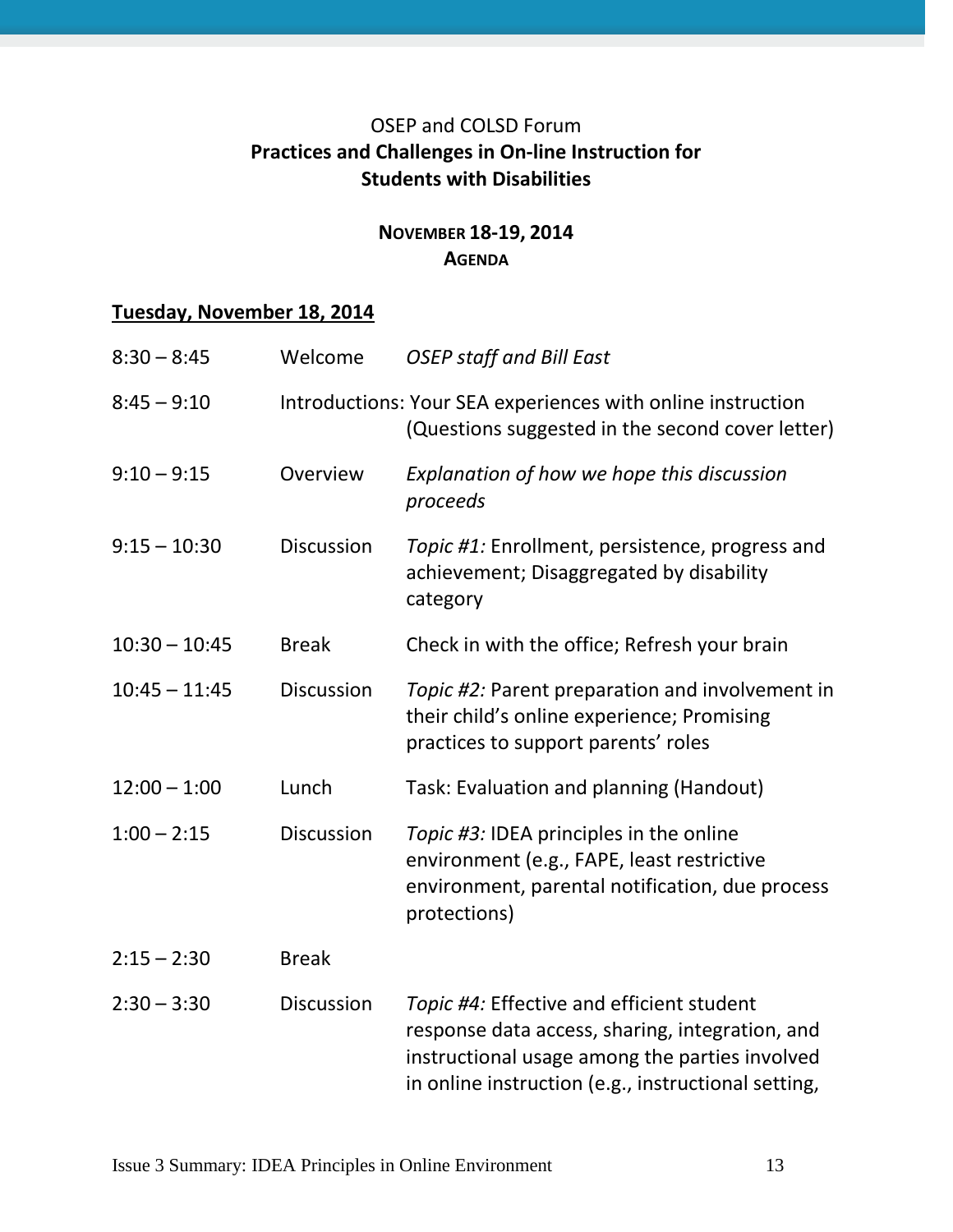|                              |                   | instructor, administrator, provider, and vendor)<br>and addressing privacy concerns                                                                                                                                                                                                      |
|------------------------------|-------------------|------------------------------------------------------------------------------------------------------------------------------------------------------------------------------------------------------------------------------------------------------------------------------------------|
| $3:30 - 4:30$                | <b>Discussion</b> | Topic #5: Effectiveness of teacher preparation in<br>the online learning environment; Promising or<br>negative practices that facilitate (negate)<br>professional development                                                                                                            |
| $4:30 - 4:45$                |                   | Wrap-up, suggestions for improving our process<br>and preview for day 2                                                                                                                                                                                                                  |
| Wednesday, November 19, 2014 |                   |                                                                                                                                                                                                                                                                                          |
| 8:15 to 8:30                 | Review            | Review of yesterday and preview of the today's<br>activities                                                                                                                                                                                                                             |
| $8:30 - 9:15$                | <b>Discussion</b> | Topic #6: Integration of optimal evidence-based<br>instructional practices; availability of<br>skill/strategy instruction in online environments                                                                                                                                         |
| $9:15 - 9:30$                | <b>Break</b>      |                                                                                                                                                                                                                                                                                          |
| $9:30 - 10:30$               | <b>Discussion</b> | Topic #7: Utilization of the online environment's<br>unique properties and affordances especially<br>those features that would not be possible or<br>practical in the offline environment:<br>collaboration, personalizing instruction, multiple<br>means of demonstrating skill mastery |
| $10:30 - 11:45$              | <b>Discussion</b> | Topic #8: Differential access to online learning<br>within and across your districts (e.g., computer<br>or tablet access, connection speed, district<br>restrictions to material access & assistive<br>technologies)                                                                     |
| $11:45 - 1:00$               | Lunch             | Leadership challenges: What are 2-3 questions<br>that you need answered about online learning<br>and students with disabilities to help you<br>provide state leadership?                                                                                                                 |